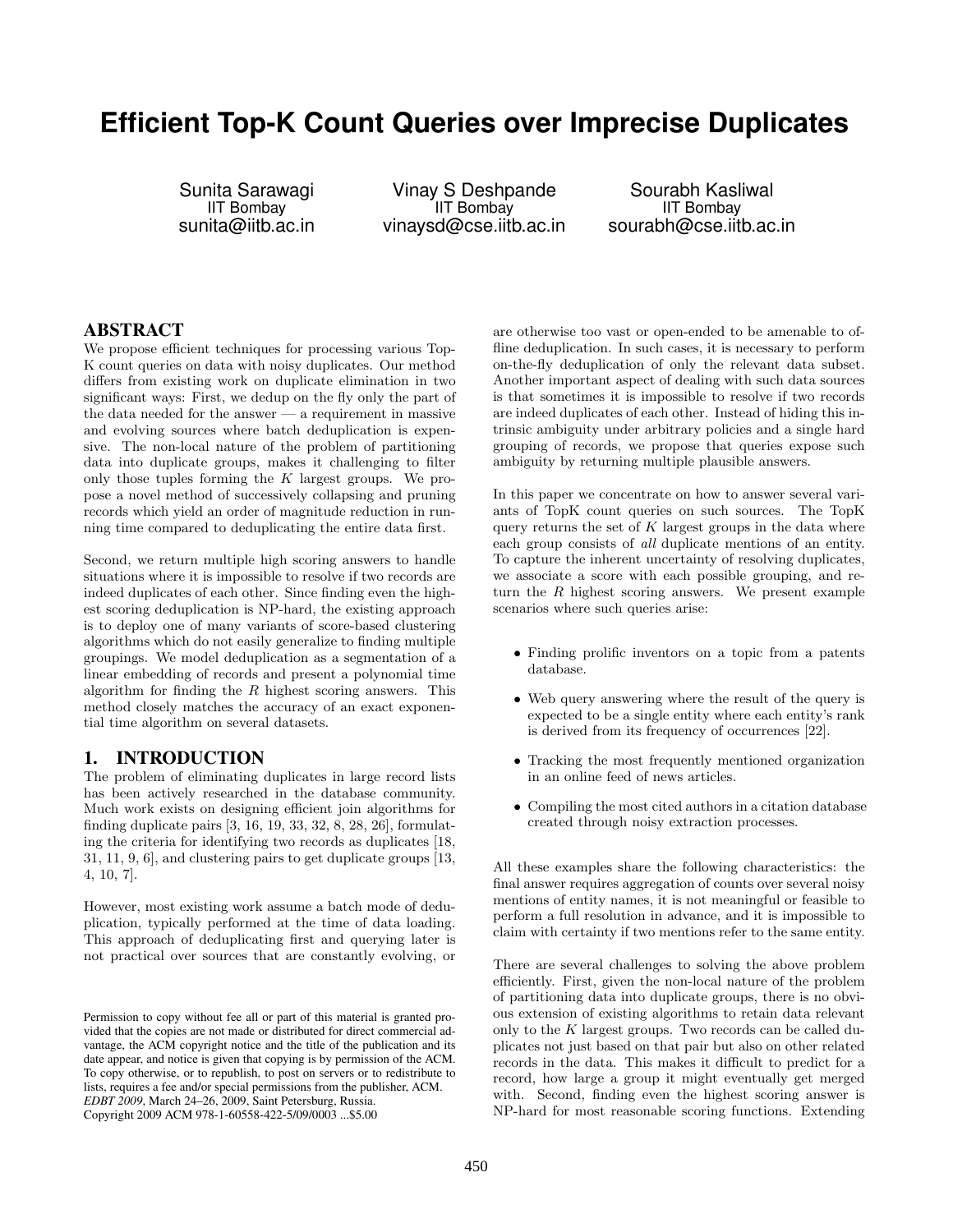existing approximation methods to finding the R highest scoring answer is not obvious. Third, finding the score of a TopK answer is non-trivial because it requires summing over the score over exponential possible groupings.

# 1.1 Contributions

We propose a query processing framework on data with duplicates that extends the capabilities of existing systems in two significant ways: First, it requires deduping on the fly the part of the data actually needed for the answer. Second, it considers situations where it is impossible to fine tune an exact deduplication criteria that can precisely resolve when two records are the same. In this paper we illustrate how we address these two challenges for the TopK count query and other related queries.

We propose a novel method of pruning records guaranteed not to be in the TopK set by using a notion of sufficient predicates to collapse obvious duplicates and a notion of necessary predicates to estimating lower bound on the size of a group in the answer and pruning away irrelevant tuples. Our pruning algorithm is safeguarded against the two extremes of many mentions of the same entity and many groups with small number of mentions.

Experiments on three real-life datasets of up to a quarter million rows shows that for small values of  $K$  our algorithm reduces the data size to  $1\%$  of its original size. This leads to significant reduction in running time because most deduplication algorithms are in the worst case quadratic in the number of input records.

We propose a linear embedding of the records such that potential duplicates are clustered. Within this embedding, we provide an exact polynomial time algorithm for finding the R highest scoring TopK answers. We compared the quality of the answers we obtained under the embedding to exact answers on real-life datasets where it was possible to find the exact answer using existing algorithms. In all cases, the accuracy of the answer we obtain is 99% of the exact algorithm.

*Outline.* We review related work in Section 2. In Section 3 we formally define TopK queries on data with duplicate records and discuss existing deduplication algorithms. We then present our core algorithm for collapsing and pruning records in Section 4. In Section 5 we present our algorithm for finding the  $R$  highest scoring TopK answers from the pruned set of records. In Section 6 we present the results from our experimental evaluation. In Section 7 we present extensions of our pruning algorithm to other forms of aggregate count queries on data with duplicates.

# 2. RELATED WORK

We relate our work to existing work on duplicate elimination, TopK count queries, and queries over uncertain data integration steps.

*Duplicate elimination.* The literature on duplication elimination can be classified under the following categories: join algorithms for finding duplicate pairs [3, 16, 19, 33, 32, 1], index structures for approximate string matches [12, 37], formulating the criteria for identifying two records as duplicates [18, 31, 11, 9, 6], designing canopy predicates [8, 28, 26, 15], and clustering pairs to get duplicate groups [13, 4, 10, 7]. While this literature is relevant to solving the final deduplication problem on the pruned records, none of these have considered the problem of selectively deduping only part of the records relevant to a query answer.

*Top-K aggregate queries.* The TopK count problem, a special case of the TopK ranking problem, has been addressed in various settings. See [20] for a survey. The basic TopK count query is to return the  $K$  most frequently occurring attribute values in a set of records. Our problem differs in only one way from this — repeated mentions of values are not guaranteed to look the same, and it is expensive to establish if two values are indeed noisy variants of each other. This single difference, however, drastically changes the computational structure of the problem. For instance, all the optimizations proposed in [25] about scheduling the probing of attribute groups and member records, very crucially depend on being able to exactly and easily define the aggregation groups.

*Top-K aggregate queries on uncertain data.* The TopK aggregate query problem has recently been extended to uncertain data [35]. Their algorithm is designed to work with an arbitrary inference engine for computing uncertainty, so initially we attempted to find our  $R$  highest scoring answers by treating each potential group as an uncertain tuple in their framework. We soon realized that the nature of dependencies among the set of groups is too non-local for their algorithm to be practical. Also, they concentrate on computing general aggregate function after assuming that the set of groups and the bounds on the cardinality of each group is known. These assumptions do not hold in our case because there is no fixed set of groups. In fact, our primary problem is to compute the cardinality of such floating groups.

*Uncertainty in data integration.* There is increasing interest to model the outcome of data integration as a probabilistic database [17, 34, 2]. The focus in [17, 34] is on probabilistically representing the uncertainty in mapping the schema of two sources and computing the R most probable answers to queries. Our design point is similar: the scores that we assign to each possible grouping of data can be normalized to be probabilities and we are therefore returning the  $R$  most probable answers. However, the algorithmic challenges in uncertainty of schema mappings is drastically different from uncertainty of data grouping. Although [2] also deals with uncertainty in duplicate data, they assume that the groups produced by the deduplication algorithm is certain and the only imprecision is in whether a member exists at all. An exclusive OR model of assigning a probability to each member suffices for this setting. This is entirely in contrast to our setting — we are addressing the more difficult problem of uncertainty in group membership. The dependency structure of grouping data cannot be represented by tuple-level probability models and something more in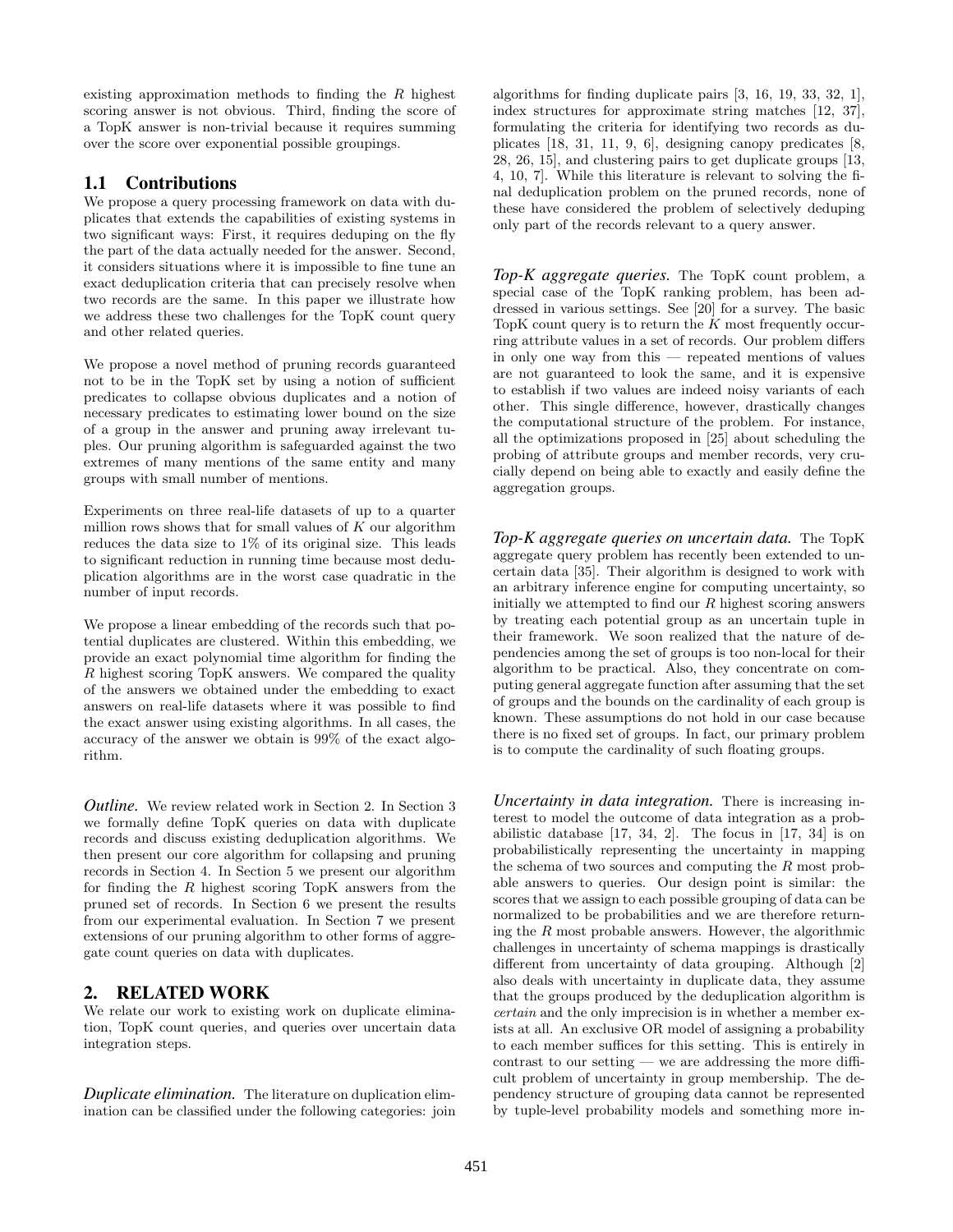volved, like our segmentation model, is needed to capture most of the interesting dependencies while retaining some computational tractability.

# 3. PROBLEM FORMULATION AND BACK-GROUND

Given a dataset D comprising of d records  $t_1, \ldots, t_d$ , the answer to a TopK query on D is a set of K groups  $C_1 \ldots C_K$ that satisfy the following three condition:

- 1. Each group  $C_i$  is the maximal set of tuples such that all tuples in it are duplicates of each other. The maximality condition implies that there are no tuples outside of  $C_i$  that is a duplicate of any tuple in  $C_i$ .
- 2. The sizes of groups are non-increasing:  $size(C_i) \geq$  $size(C_j)$  for all  $i > j$ ,
- 3. There exists no group in  $D-\text{TopK}$  of size greater than  $size(C_K)$ .

A trivial method of finding the top-K largest groups is to first find all duplicate groups and retain only the K-largest. We first review the existing algorithms for deduping records with the view of evaluating how they can be made more efficient for getting only the TopK largest groups. Almost all existing approaches follow these three steps:

*Fast elimination of obvious non-duplicate pairs.* First, a cheap canopy predicate is used to filter the set of tuple pairs that are likely to be duplicates. For example [26, 15] proposes to use TFIDF similarity on entity names to find likely duplicates. TFIDF similarity can be evaluated efficiently using an inverted index unlike measures like edit distance which might have been used for the final matching criteria. These are also called blocking predicates in [8, 28].

*Join to get duplicate pairs.* Next, a more expensive criteria  $P$  is applied on the filtered pairs. The criteria  $P$ is either user-defined or learned from examples using machine learning models [31, 11, 6]. It can output either a binary "duplicate" or "not-duplicate" decision or a real score where positive values indicate duplicates, negative values non-duplicates and the magnitude controls the degree of belief in the decision.

*Cluster to get entity groups.* Finally, since there is no guarantee that  $P$  satisfies triangle inequality, a clustering step is used to find the best grouping of records while minimizing the amount of violations of  $P$ . A well-known such criterion is correlation clustering which attempts to find that grouping for which the number of non-duplicate edge pairs within a group and duplicate edge pairs across groups is minimized [4]. This, and many other such criterion is NPhard to optimize and approximate algorithm [10] and heuristics [14] are used to find the best grouping.

There is no obvious way of exploiting the fact that we are only interested in the  $K$  largest clusters to speed up any of the above three steps. The final groups are materialized only after the last clustering step whereas the most expensive part of a deduplication algorithm is the second join step. Since we are working with independent record pairs, it is not easy to avoid any part of the join. Likewise, the first step has no global information of the eventual group sizes to perform any pruning based on  $K$ . As we will see in the next section, a very different set of ideas have to be brought to bear to perform early pruning.

# 4. PRUNING AND COLLAPSING RECORDS

We propose to use a set of cheaper filters that can both prune irrelevant tuples not in the TopK set, and collapse duplicates as soon as possible. We define two kinds of binary predicates for this purpose:

1. Necessary predicates: these have to be true for any duplicate pair. Thus, a binary predicate  $N(t_1, t_2)$  defined over tuple pair  $t_1, t_2$  is a necessary predicate if

 $N(t_1, t_2) = false \implies \text{dupiter}(t_1, t_2) = false$ 

2. Sufficient predicates: these have to be false for any non-duplicate pair. Thus, a binary predicate  $S(t_1, t_2)$ defined over tuple pair  $t_1, t_2$  is a sufficient predicate if

$$
S(t_1, t_2) = true \implies \text{duplicate}(t_1, t_2) = true
$$

Thus, for any duplicate pair it is necessary that  $N(t_1, t_2)$ be true but  $N(t_1, t_2)$  being true does not imply that  $t_1$  is a duplicate of  $t_2$ . Conversely, if  $S(t_1, t_2)$  is true then  $t_1$  is a duplicate of  $t_2$  but if  $S(t_1, t_2)$  = false then it does not imply that  $t_1$  is not a duplicate of  $t_2$ .

The necessary and sufficient predicates are assumed to be much cheaper to evaluate than the exact criteria P. Note that our necessary predicates correspond to Canopy predicates already in use in existing deduplication algorithms as discussed in Section 3. In this paper, we assume that such predicates are provided by the domain expert, along with the criteria P for pairwise deduplication. Since these are assumed to be weak bounds of the exact criteria, they are not too difficult to design. Consider one common class of predicates used in duplicate elimination that threshold the amount of overlap between the signature set of each record. For example, "Jaccard similarity of 3-grams  $> T$ " where T is a fraction between 0 and 1. A trivial sufficient predicate for such set-overlap predicates is to require the two sets to match exactly, or with a very high threshold. A trivial necessary predicate is that the sets need to have at least one word in common. Both these extremes are much easier to evaluate than the general case of an arbitrary threshold in-between. In the experiment section we provide more examples of such predicates.

In general there can be a series of necessary predicates  $N_1 \ldots N_L$ and sufficient predicates  $S_1, \ldots, S_L$  of increasing cost. Let us first consider the case of using a single sufficient predicate  $S$ and necessary predicate N. There are three steps to reducing the size of the data using S and N.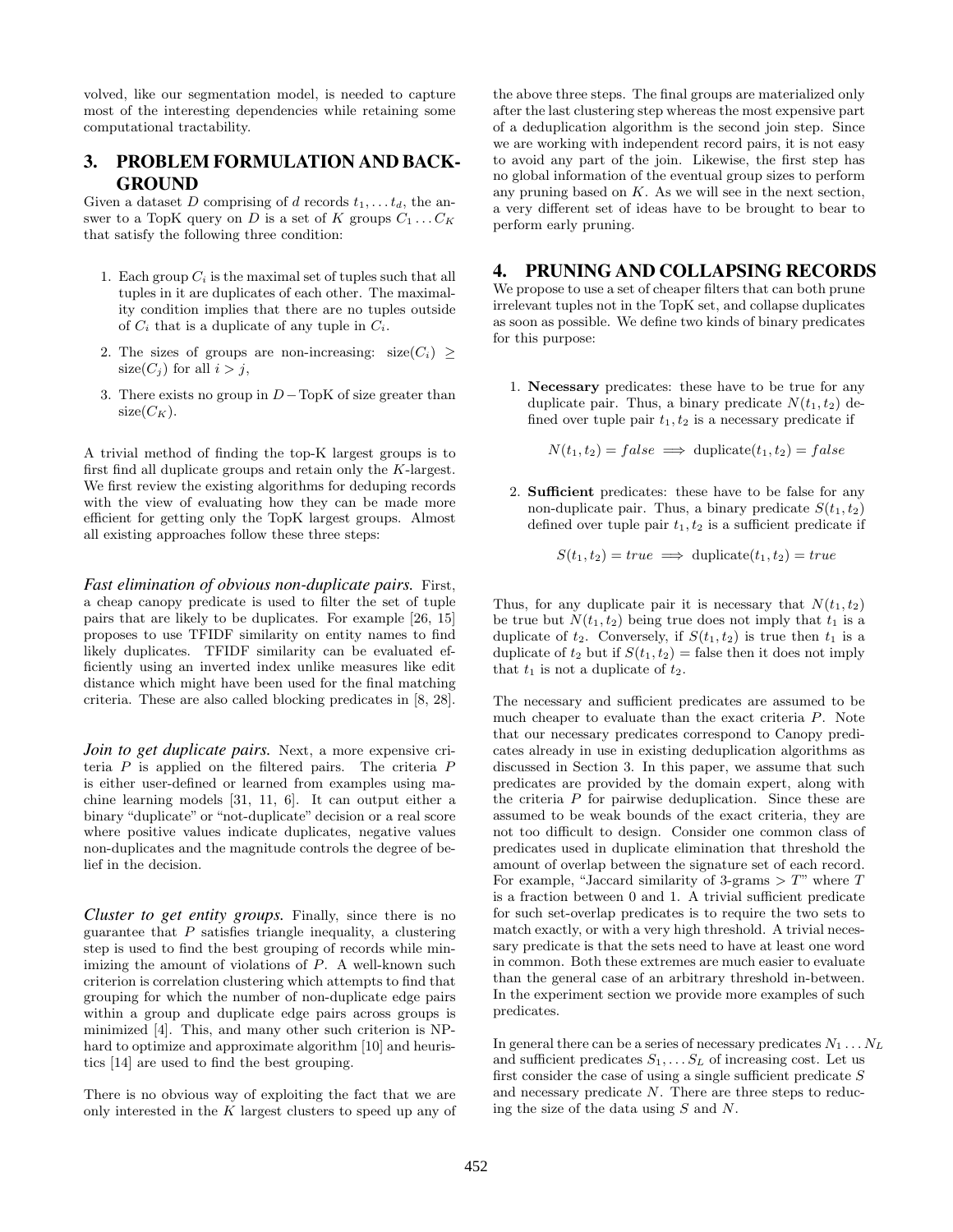**Collapse using S:.** Use the sufficient predicate S to group data  $D$  where each group is the transitive closure of tuple pairs that satisfy  $S$ . Collapse  $D$  by picking a representative from each of the groups. Let  $c_1 \ldots c_n$  denote the groups generated in decreasing order of size. We elaborate on this step and prove why this preserves correctness of the rest of the steps in Section 4.1.

Estimate lower bound  $M$  on the size of a group in **TopK:.** Use the sizes of the groups  $c_1, \ldots, c_n$  and the necessary predicate  $N$  to compute a lower bound  $M$  on the size of the smallest group in the answer. We show how to do this in Section 4.2.

**Prune groups using**  $M$  **and**  $N$ **.** Use  $N$  to obtain for each group  $c_i$  an upper bound  $u_i$  on its largest possible size. Prune away those groups  $c_i$  for which  $u_i \leq M$ . The output of this step is a set of groups  $c_1 \ldots c_{n'}$  where we expect  $n'$ to be much smaller than  $n$ . We elaborate on this step in Section 4.3

### 4.1 Collapse tuples

Given a database consisting of d tuples  $t_1, \ldots t_d$  we use the sufficient predicate S to create groups  $c_1, c_2, \ldots c_n$  such that each group consists of the transitive closure of tuple pairs for which  $S(t_i, t_j)$  is true. This can be computed efficiently because typically the sufficient predicate is based on stringent conditions, like exact match of names as illustrated in Section 6. Also, since we need a transitive closure any tuple pair that satisfies the predicate can be collapsed into a single record immediately. Subsequently, we replace all the tuples in a group by a single tuple as its representative. The correctness of the algorithm does not depend on which tuple is picked as a representative. In practice, one can apply criteria like centroidness to pick such a representative [36].

We prove that the above method of collapsing based on transitive closure and replacing each group by any arbitrary tuple as a representative is correct as far as further pruning is considered.

PROOF. First note that all tuples within a group are guaranteed to be duplicates of each other. That is, for all tuple pairs  $t, t' \in c_i$ , duplicate $(t, t')$  is true. This holds because of the definition of sufficient predicates and the transitivity of the "duplicate-of" relation.

Next, we claim that for any choice of tuple pairs  $(t_1, t_2)$ where  $t_1 \in c_1$  and  $t_2 \in c_2$  as representatives for the clusters where

$$
N(c_1, c_2) = N(t_1, t_2)
$$
 and  $S(c_1, c_2) = S(t_1, t_2)$ 

then, for all  $t'_1 \in c_1$  and  $t'_2 \in c_2$ 

$$
N(t_1, t_2) = false \implies \text{duplicate}(t'_1, t'_2) = false.
$$
  

$$
S(t_1, t_2) = true \implies \text{duplicate}(t'_1, t'_2) = true
$$

The proof easily follows from the fact that  $\text{diplicate}(t_1, t_1')$ and duplicate $(t_2, t_2')$  are both true because of the first claim and the transitivity of the "duplicate-of" relation.  $\Box$ 



Figure 1: An example graph with optimal clique partition 2

This ensures that the predicates continue to be correctly applied in subsequent pruning and collapsing phases. Only in the final step when we need to find all duplicate pairs based on criteria P, the scores between tuples representing collapsed groups have to be calculated to reflect the aggregate score over the members on each side.

# 4.2 Estimate Lower Bound

We are given *n* collapsed groups  $c_1, \ldots c_n$  in decreasing order of size and a necessary predicate N. We show how to estimate a lower bound  $M$  on the size of the smallest group in the TopK answer. In general, the lower bound will be smaller than the size of the K<sup>th</sup> largest group  $c_K$  because any of the groups  $c_1, \ldots c_K$  might be duplicates and collapsed in the final answer. Using  $N$  we estimate the smallest subscript  $m$  such that  $K$  distinct tuples are guaranteed to be found in  $c_1, \ldots c_m$ . Then  $M = \text{size}(c_m)$  is a lower bound on the size of the  $K$ -th group in the TopK answer. We show how to estimate such an m.

A simple way is to check for each group  $c_i$  if it can potentially merge with any of the groups before it based on N. We apply this check for groups in decreasing size order  $c_1, c_2 \ldots$ until we count  $k$  groups that cannot merge with any of the groups before it, or we reach the last group. However, this is a rather weak bound of  $m$ . Consider the example of five groups  $c_1, c_2, c_3, c_4, c_5$  shown in Figure 1 where the edges connect group pairs for which N is true. Suppose  $K = 2$ . The above algorithm will return  $m = 5$  since each of the five groups connect to a group before it in the ordering. But the optimal answer is  $m = 3$  since  $N(c_1, c_3)$  is false and so we are guaranteed to find  $K = 2$  distinct groups in  $c_1, c_2, c_3$ .

We present next a provably better algorithm to estimate m. Consider a graph  $G$  where the vertices denote the  $n$ groups  $c_1, c_2, \ldots c_n$  and edges connect vertex pair  $c_i, c_j$  when  $N(c_i, c_j)$  = true. Since N is a necessary condition for two tuples to be duplicates, any subset of groups that form a duplicate group in the answer has to be a clique in this graph. This implies that the minimum number of distinct groups represented by  $G$  is the minimum number of cliques required to cover all vertices of G. This is known as the clique partition number of a graph. More formally,

Given a graph  $G(V, E)$ , its Clique Partition Number (CPN) r is the smallest size of disjoint decompositions  $V_1, \ldots V_r$  of V such that the vertices in each  $V_i$  form a clique. For the example graph in Figure 1, the CPN is 2 obtained by decomposing the vertex set into cliques  $(c_1, c_5)$  and  $(c_2, c_3, c_4)$ . Thus, our required m is the smallest index  $m \leq n$  such that  $c_1, \ldots c_m$  has a CPN of K. We next we show how we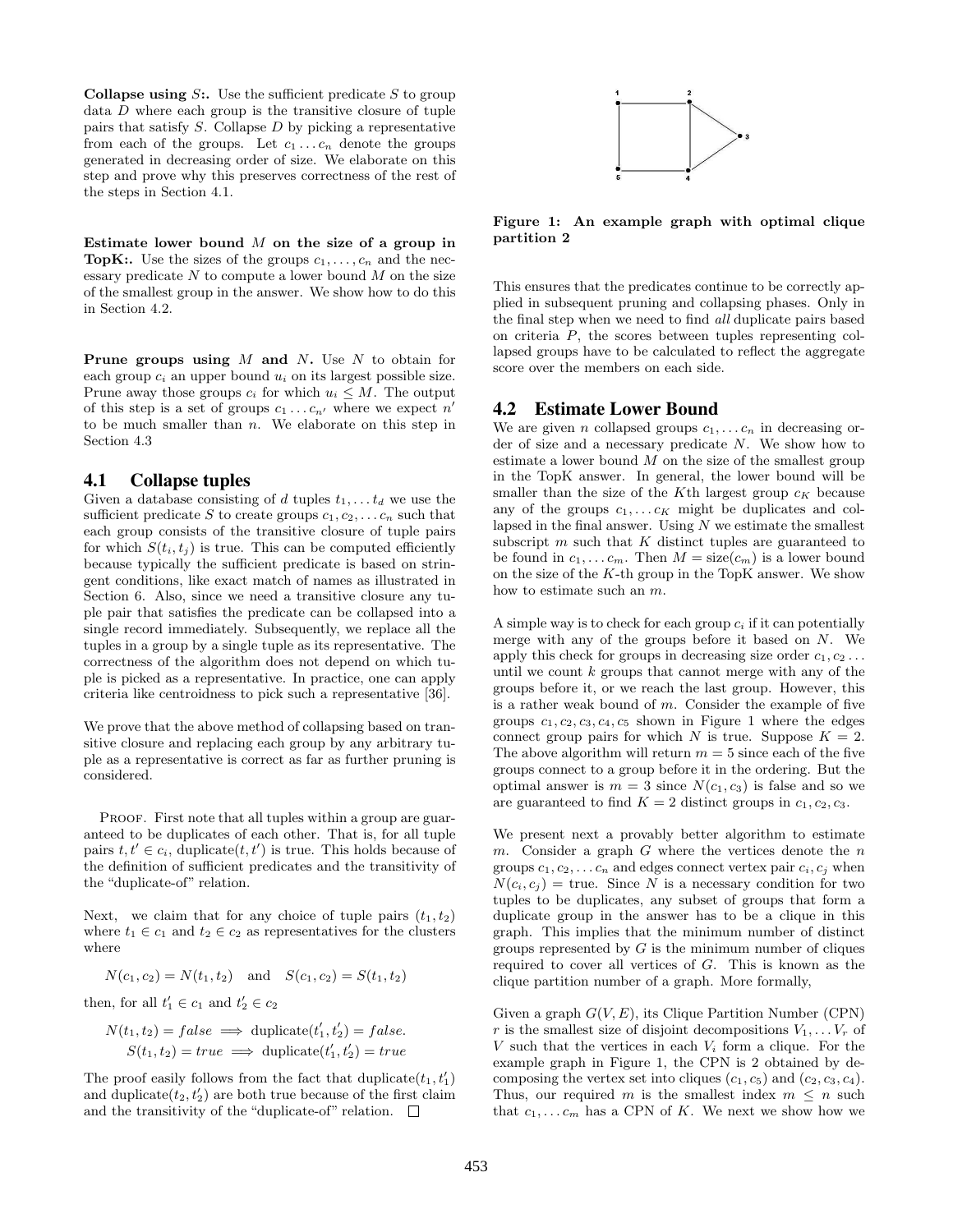estimate the clique partition number  $CPN(G)$  of a graph.

#### *4.2.1 Clique Partition Number of a graph*

The estimation of the clique partition number of a graph is a well-known NP-hard problem. We obtain a lower bound using the following two observations.

- The CPN of a graph  $G'$  with a superset of the edges of G is a lower bound on the CPN of G. That is  $CPN(G' = (V, E')) \leq CPN(G = (V, E))$  if  $E' \supset E$ .
- The exact CPN of a triangulated graph can be found in polynomial time. A triangulated graph is one where all cycles of length greater than four have a short cut.

Our starting graph is not guaranteed to be triangulated but there are many well-known heuristics for adding edges to a graph to triangulate it. We use the well-known Min-fill algorithm [23]. Algorithm 1 shows how starting from a graph  $G$  we first triangulate  $G$  using the Min-fill algorithm and then estimate its clique partition number. The first loop obtains an ordering  $\pi$  of the vertices which for triangulated graphs has the property that all neighbors of the vertex  $\pi_i$ in the set  $\pi_{i+1}, \ldots, \pi_n$  are completely connected. For a nontriangulated graph, we have implicitly added extra edges to complete them, and also thereby triangulating the graph. In the second FOR loop, we go over the vertices in the new order  $\pi$ , and for each uncovered vertex v encountered we get a new vertex partition out of neighbors of v.

In the example graph in Figure 1, one likely ordering of vertices is  $c_3, c_1, c_2, c_4, c_5$ . In the second loop, this will first cover  $c_3$  and its neighbors  $c_2, c_4$ , causing CPN to increase to 1. Next we cover the group  $c_1, c_5$  causing the final CPN to be 2.

Algorithm 1 Find Clique Partition Number Input:  $G = (V, E), V = c_1, \ldots c_n, E = \{(c_i, c_j)$ :  $N(c_i, c_j) = \text{true}$  $\frac{*}{*}$  Min-fill algorithm for ordering vertices  $\frac{*}{*}$  $L = \phi$  // set of marked vertices. for  $\ell = 1$  to n do  $v =$  Vertex from  $V - L$  whose neighbors in  $V - L$  will require minimum number of extra edges to convert into a clique. Connect all neighbors Z of v to form a clique on  $Z\cup \{v\}$ .  $\pi_\ell = v$ Add  $v$  to  $L$ end for  $\frac{4}{8}$  Get lower bound on the CPN of  $G^*$ Mark all vertices as uncovered.  $CPN = 0$ for  $\ell = 1$  to n do if  $\pi_{\ell}$  is uncovered then Mark  $\pi_{\ell}$  and all its neighbors as covered  $CPN = CPN + 1$ end if end for

We have implemented an incremental version of the above algorithm so that with every addition of a new node to a graph, we can reuse work to decide if the CPN of the new graph has exceeded  $K$ . We skip the details here due to lack of space.

#### *4.2.2 Proof of correctness*

Let  $V = c_1, \ldots c_n$  be a set of sufficient groups on a dataset D and  $V' = c_1, \ldots c_m$  be any subset of V in decreasing order of size. We prove that if the TopK answer on D is  $C_1, \ldots, C_K$ then size( $C_K$ )  $\geq M = \text{size}(c_m)$  if  $CPN(V', N) \geq K$ .

PROOF. We provide an outline of the proof based on three claims. A detailed proof of each claim is deferred to a full length version of the paper. First, we claim that the CPN of a graph induced by N on a set of groups  $c_1, \ldots c_m$  is a lower bound on the number of distinct groups in it. Second, we claim that the CPN of a set of vertices  $V'$  in a graph  $G = (V', E)$  cannot decrease with the addition of new vertices and corresponding edges. Third, if a subset of groups  $c_1 \ldots c_m$  are guaranteed to form K groups based on N, then the size of each group in the final answer has to be at least size $(c_m)$ .  $\Box$ 

Note, that the groups which finally comprise the TopK answer might not contain any of  $c_1 \ldots, c_m$ . The above proof has only shown that there exists one set of  $K$  distinct groups where each group is of size at least  $size(c_m)$ .

### 4.3 Prune groups

Finally, we use the lower bound  $M$  to prune away all tuples that are guaranteed not to belong to any TopK group. For this, we use N to prune any group  $c_i$  for which an upper bound  $u_i$  on the largest possible group that it can belong to in the final answer is less than  $M$ . Clearly any group with  $size(c_i) \geq M$  cannot be pruned. For the remaining, we get an upper bound by counting the sum of sizes of all groups  $c_i$  such that  $N(c_i, c_j)$  is true. This upper bound can be progressively improved by recursively summing over the sum of sizes of all those groups  $c_i$  such that  $N(c_i, c_j)$  is true and upper bound of  $c_i$  is greater than M. We implemented a two pass iterative version of this recursive definition.

#### 4.4 Overall algorithm

Our overall method, which we call PrunedDedup, is summarized in Algorithm 2. In general, a set of L necessary and sufficient predicate pairs of increasing cost and increasing tightness is taken as input. For each pair  $(N_{\ell}, S_{\ell})$ , we apply the three steps of collapsing groups based on  $S_{\ell}$ , estimating lower bound M using  $N_{\ell}$ , and pruning groups based on  $N_{\ell}$  to get a reduced set of groups. If we are left with K groups, we terminate since we found the exact answer. At the end we are left with a pruned dataset on which we apply the final pairwise function  $P$  and return the  $R$  highest scoring answers using techniques that we describe in the next section.

The main novelty of the PrunedDedup algorithm lies in the specific roles of the necessary and sufficient predicates to exploit small values of K for pruning. Sufficient predicates are key to ensuring that many obvious duplicates do not lead to the enumeration of quadratic number of pairs. Even for small  $K$ , the TopK groups might cover a large number of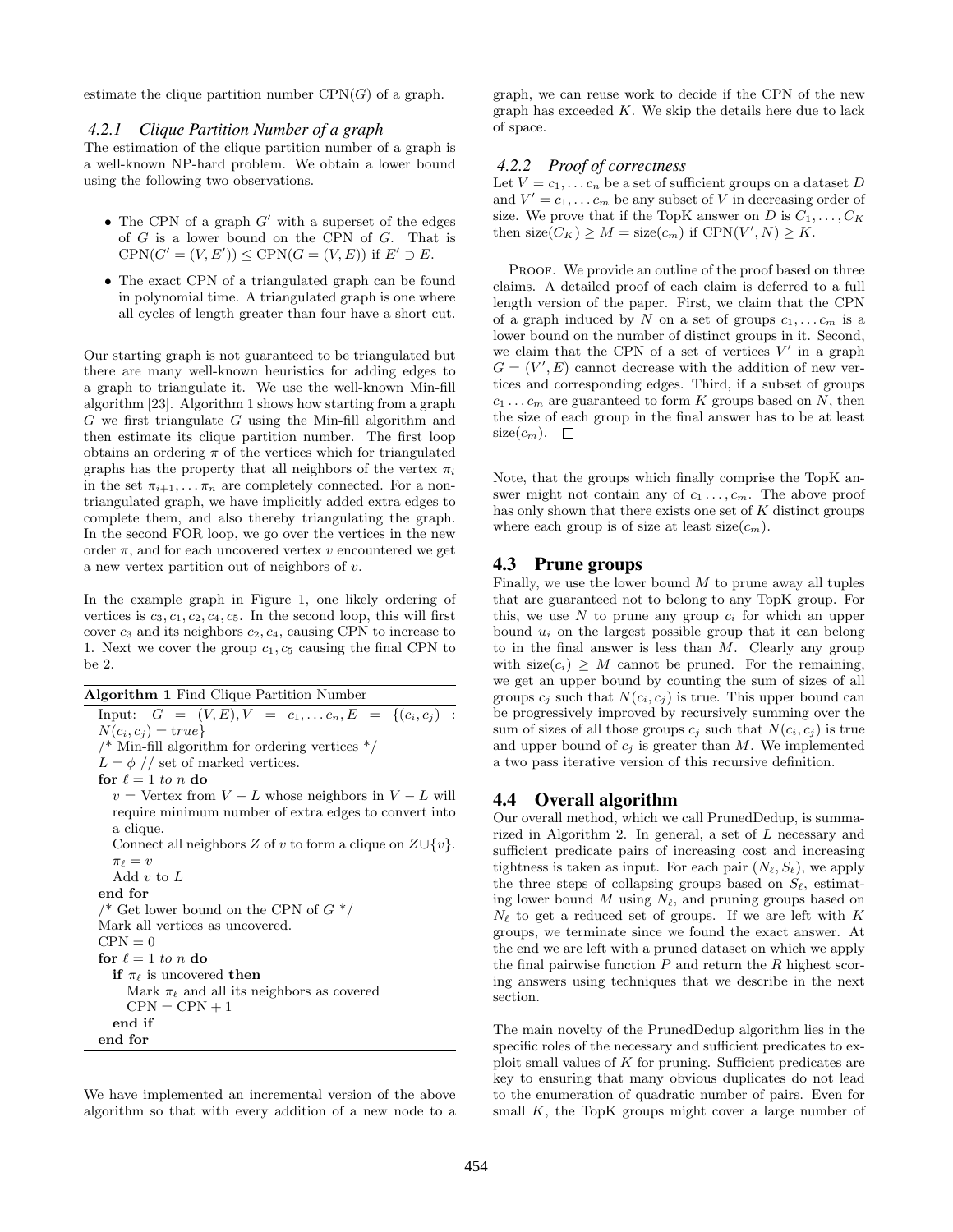### Algorithm 2 PrunedDedup $(D, K, S_1 \ldots S_L, N_1, \ldots, N_L, P, R)$

1:  $D_1 = D$ . 2: for  $\ell = 1$  to L do 3:  $c_1, \ldots c_n = \text{collapse}(D_\ell, S_\ell)$ 4:  $m, M = \text{estimateLowerBound}(c_1, \ldots c_n, N_\ell, K)$ 5:  $c_1, \ldots c_{n'} = \text{prune}(c_1, \ldots c_n, N_\ell, M)$ 6:  $D_{\ell+1} = c_1, \ldots c_{n'}$ . 7: if  $(n' = K)$  return  $D_{\ell+1}$ 8: end for 9: Apply criteria P on pairs in  $D_{L+1}$  for which  $N_L$  is true. 10: Return R highest scoring TopK answers (Section 5.3)

tuples because real-life distributions are skewed. So, just pruning irrelevant tuples is not enough. The sufficient predicates make sure that large obvious groups get collapsed as soon as possible. Next, the collapsed groups lead to nontrivial estimates of the lower bound in conjunction with the necessary predicate. Neither the necessary nor the sufficient predicate on its own can provide such a lower bound. Without the sufficient predicate,  $size(c_m)$  would be 1 and without the necessary predicate we cannot guarantee which set of tuples will be in distinct groups. The algorithm avoids full enumeration of pairs based on the typically weak necessary predicates. The necessary predicates are used only in two modes: checking if the sizes of groups that a given group joins with is greater than  $M$ , and for a small subset of the data (typically of the order of  $K$ ) enumerating the join edges when estimating the lower bound.

# 5. FINDING R HIGHEST SCORING ANSWERS

In this section we present how we handle the inherent imprecision of resolving if two records are the same. Instead of assuming that predicate  $P$  is capable of making precise boolean decisions, we use a scoring based framework where each possible grouping of the tuples in  $D$  is assigned a score where a higher score indicates a better grouping. These scores can be converted to probabilities through appropriate normalization, for example by constructing a Gibbs distribution from the scores. Since there is no single correct answer, we return a ranked list of the R highest scoring answers. We discuss scoring functions in Section 5.1 and algorithms for finding the ranked answer list in Sections 5.2 and 5.3.

#### 5.1 Scoring functions

A number of different scoring methods have been proposed [27, 29, 4]. Most of these compose the score of a grouping in terms of pairwise scoring functions. We denote these as  $P(t_1, t_2) \in \mathcal{R}$  where  $P(t_1, t_2)$  denotes the score when  $t_1$  and  $t_2$  are duplicates and  $-P(t_1, t_2)$  is the score when they are non-duplicates. Thus, when  $P(t_1, t_2)$  is negative, the reward of calling the pair as non-duplicate is higher than calling it a duplicate. A score close to zero indicates uncertainty in resolving if the record pairs are duplicates or not. Such scores can be obtained through a number of means: hand tuned weighted combination of the similarity between the record pairs, log probability of the confidence value of a binary probabilistic classifier such as a logistic regression, scores from a binary SVM classifier, and so on.

The score Cscore(C)  $\in \mathcal{R}$  of the partitioning  $\mathcal{C} = c_1, \ldots c_n$  of D into duplicate groups can be composed out of the pairwise

scores in a number of ways [4, 27]. A popular method called Correlation Clustering (CC) [4] defines the score of  $\mathcal C$  as the sum of the scores of positive edges within a group minus the sum of the score of the negative edges across groups. That is,

$$
\text{Cscore}(\mathcal{C}) = \sum_{i=1}^{n} \sum_{t \in c_i} \left( \sum_{\substack{t' \in c_i \\ P(t, t') > 0}} P(t, t') - \sum_{\substack{t' \notin c_i \\ P(t, t') < 0}} P(t, t') \right) (1)
$$

This function essentially measures the amount of agreement of the partition  $\mathcal C$  with the pairwise scores. Finding an exact solution for this objective is NP-hard and many approximations have been proposed [4, 10, 14]. We discuss the solution proposed in [10] because it has the nice property that in many cases it is possible to detect if the algorithm did find the optimal answer.

 $LP$ -based grouping. In this approach, for each pair  $(i, j)$ of records we associate a binary decision variable  $x_{ij}$  that is 1 when the two records belong to the same group and 0 otherwise. In order for the pairwise decisions to correspond to a disjoint grouping of the data, they have to satisfy the consistency condition that for every triple of records  $i, j, k$  if any two of the pairs are 1, the third has to be a 1. Subject to this condition, we need to choose the best values of  $x_{ij}$ s so as to maximize the correlation clustering score. This can be formulated as a relaxed linear program as follows:

$$
\max_{x_{ij}s} \sum_{i,j:P(i,j)>0} P(i,j)x_{ij} - \sum_{i,j:P(i,j)<0} P(i,j)(1-x_{ij})
$$
\nsuch that

\n
$$
x_{ij} + x_{jk} - x_{ik} \le 1 \qquad \forall i,j,k
$$
\n
$$
0 \le x_{ij} \le 1 \qquad \forall i,j
$$

When the above LP returns integral answers, the solution is guaranteed to be exact. [10] proposes a number of rounding schemes to obtain an approximate solution when the LP returns non-integral solutions.

The pairwise scoring function can be combined in other ways. For example, instead of summing over all positive pairs within a cluster, we take the score of the least positive pair. The exact choice of the scoring function is not the focus of this paper. We concentrate here on designing algorithms for finding the top-R highest scoring TopK groups for a userprovided R and scoring function. The only requirement of our algorithm is that the scoring function decompose over groups. That is, it should be possible to express the score of a partition as the sum of scores defined over individual groups where a group's score depends only on that group and the data, and not on how records outside it are grouped.

$$
\text{Cscore}(\mathcal{C}) = \sum_{i=1}^{n} \text{Group\_Score}(c_i, D - c_i)
$$
 (2)

The CC scoring function in 1 above is decomposable based on the above definition.

The score of a TopK answer  $(C_1 \ldots C_K)$  is the sum of the score of all groupings where  $C_1 \ldots C_K$  are the K largest clusters. Computing the score of a candidate TopK answer is NP-hard because we need to sum over the score of the exponentially many possible grouping of the remaining tuples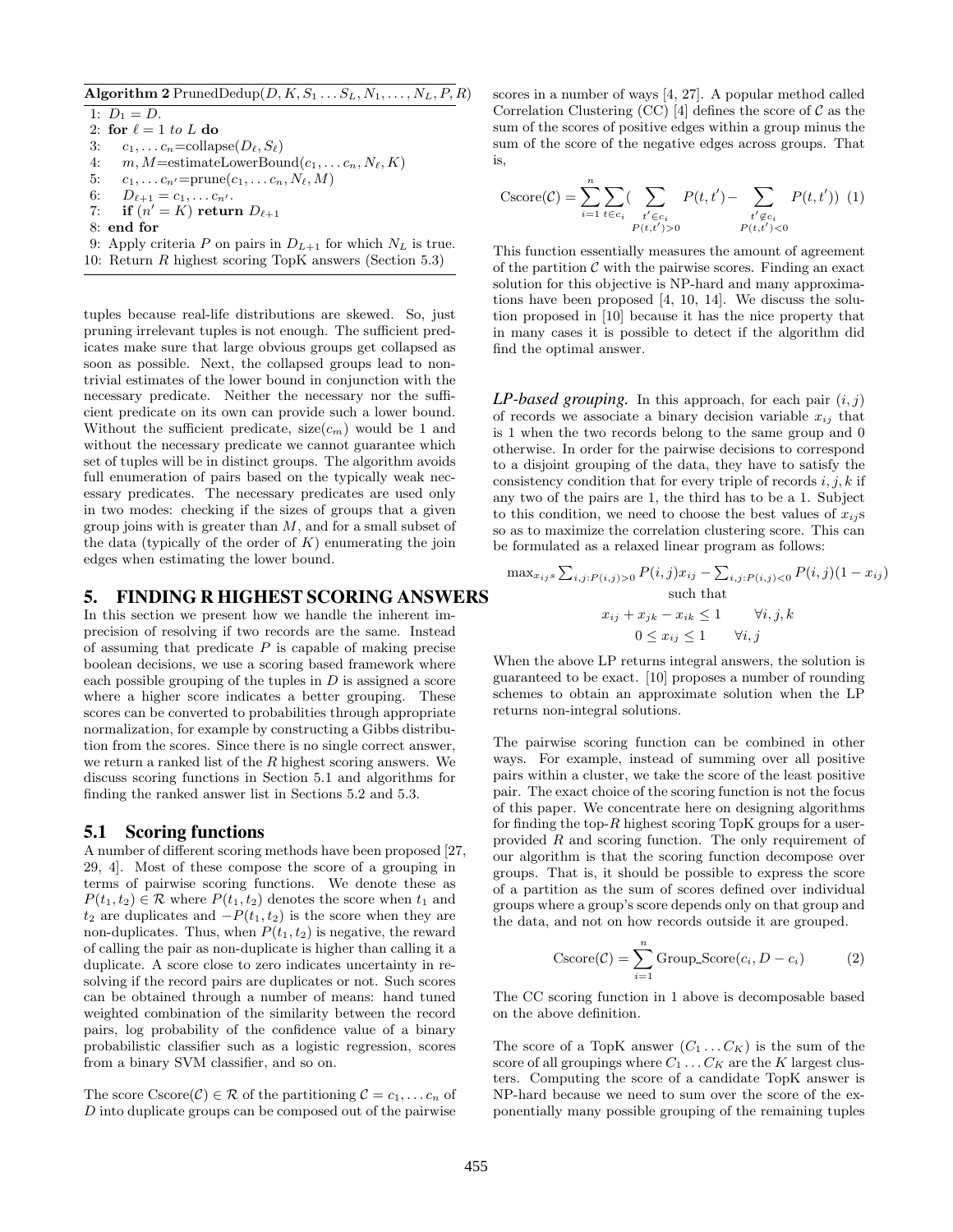such that no group is of size greater than  $size(C_K)$ .

We need to somehow reduce the space of the set of partitions we consider both when estimating the score of a candidate answer and when searching for the R highest scoring answer. We propose initial arrangements of records that will allow us to efficiently aggregate over most high-scoring groupings of the data. We consider two alternatives for such arrangements for which it is possible to design polynomial time algorithms.

# 5.2 Hierarchical grouping

In this case we create a tree-like hierarchy of groups using any method from the vast literature on hierarchical clustering. Some example of such methods are: bottom-up agglomerative algorithms like single-link clustering and average-link clustering, top-down algorithms, and hybrids [21, 14] that first do a top-down division of points and then a bottom-up agglomeration.

Once we have all records arranged in a hierarchy, we can enumerate many possible disjoint groupings of the data by selecting different frontiers of the hierarchy. We designed a dynamic programming algorithm to find a ranked list of most likely groupings using leaf to root propagation algorithms. We do not present the algorithm because the method that we present next is for a more general initial arrangement that subsumes the case of hierarchies.

### 5.3 Linear ordering + segmentation

In this case we first create a linear arrangement of the records and define a grouping to be a segmentation of the linear ordering. Thus, given  $n$  starting records, we first reorder them as  $\pi_1, \ldots, \pi_n$ . A grouping of the points is allowed to correspond to any valid segmentation of the  $\pi s$  where a group consists of a segment in the segmentation. The set of groupings that this method considers is strictly more than the set of groupings considered in the earlier method based on hierarchical clustering because we can always start from the linear ordering imposed by the hierarchy. Instead of restricting groups to be defined by frontiers of an initial hierarchy, we allow groupings to be arbitrary segmentation of the ordering.

We present algorithms for determining a good linear ordering in Section 5.3.1 and finally getting the  $R$  highest scoring TopK groups in Section 5.3.2.

#### *5.3.1 Linear embedding*

The goal in creating a linear embedding of the records is that similar records should be close together in the ordering so that good clusters are not missed by restricting to only clusters of contiguous records in the ordering. This goal qualitatively matches the goals of the well-known linear embedding problem defined as follows:

Let  $P_{ij}$  denote the similarity between points i and j. The linear embedding outputs a permutation  $\pi_1, \ldots, \pi_n$  of the *n* points so as to minimize  $\sum_i \sum_j |\pi_i - \pi_j| P_{ij}$ . This objective is minimized when pairs with large similarity values are placed close together.

Unfortunately this objective, like most objectives in clustering, is NP-hard. Many different approximation algorithms have been proposed including, a greedy algorithm, an iterative median finding algorithm, and a spectral method that arranges points based on the coordinates of the second Eigen vector of the similarity matrix [24]. We used the greedy method that incrementally chooses a next point to add at the *i*th position  $\pi_i$  so as to maximize distance weighted similarity with existing points defined as follows:

$$
\pi_i = \operatorname{argmax}_{k} \sum_{j=1}^{i-1} P(\pi_j, c_k) \alpha^{i-j-1}
$$
 (3)

where  $\alpha$  is a fraction between 0 and 1 and serves to age the similarity values of positions far from *i*.

#### *5.3.2 Finding* R *TopK segments*

We show how to find the  $R$  highest scoring TopK answers by searching and aggregating over groupings corresponding to segmentations of the linear ordering.

First consider the case where  $R = 1$ . Let  $Ans1(k, i, \ell)$  denote the highest scoring k largest groups obtained by the records between positions 1 and  $i$  where all but the top-k clusters are restricted to be of length no more than  $\ell$ . We calculate Ans $1(k, i, \ell)$  recursively as follows:

$$
Ans1(k, i, \ell) = \max(\sum_{1 \le j \le \ell} Ans1(k, i - j, \ell) + S(i - j + 1, i),
$$

$$
\max_{\ell < j \le i} Ans1(k - 1, i - j, \ell) + S(i - j + 1, i))
$$

In the above  $S(i, j)$  is the Group\_Score $(c, D - c)$  of creating a cluster c over the set of records between positions  $\pi_i$  and  $\pi_j$ , that is  $c = {\pi_k : i \leq k \leq j}.$ 

The final answer is simply:  $\max_{\ell} \text{Ans1}(K, n, \ell)$  where n is the total number of records. Although the worst case complexity of this algorithm is  $O(Kn^3)$ , in practice it can be made faster by not considering any cluster including too many dissimilar points.

The above equation can be easily extended to maintain the top-R scoring answers instead of a single topmost scoring answer. Let AnsR denote the set of the R highest scoring answers. Define a new operator maxR that takes as input a set of values and returns the R highest. The AnsR set can now be calculated as:

$$
\text{AnsR}(k, i, \ell) = \max \left\{ \sum_{1 \le j \le \ell} \text{AnsR}(k, i - j, \ell) + \mathcal{S}(i - j + 1, i), \right\}
$$

$$
\max \mathcal{R}_{\ell < j \le i} \text{AnsR}(k - 1, i - j, \ell) + \mathcal{S}(i - j + 1, i) \right\}
$$

The inner maxR function takes as input  $(i-\ell) * R$  candidate answers and returns R highest scoring of them. The outer maxR takes as input  $2R$  candidate answers and returns  $R$ highest scoring of them. The final answer is  $\max R_{\ell} \{\text{AnsR}(K, n, \ell)\}.$ 

# 6. EXPERIMENTS

In this section we evaluate the effectiveness of our data pruning and collapsing techniques for processing the TopK query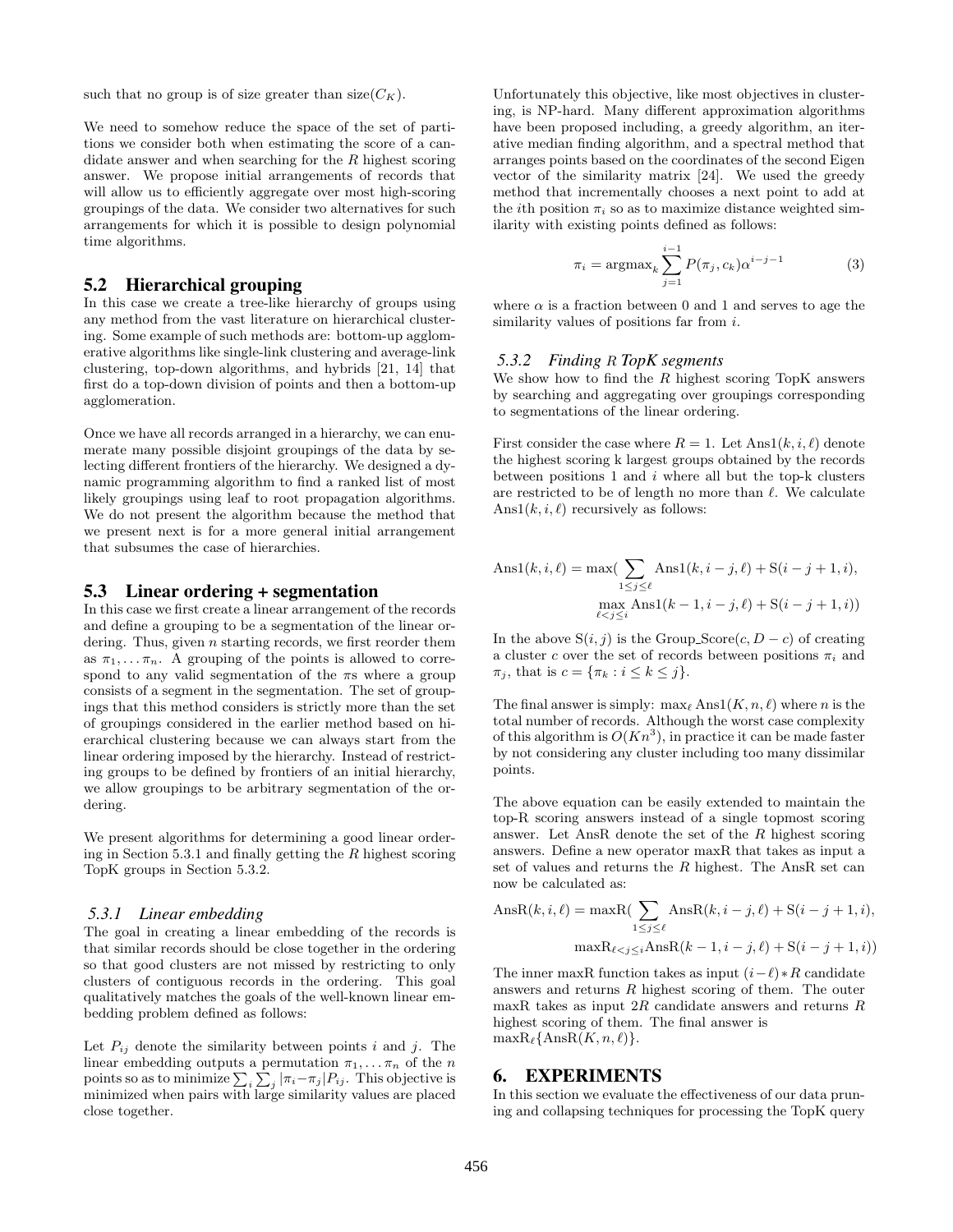on large datasets, and the quality of our algorithm for finding the  $R$  highest scoring answers. We first establish the effectiveness of our pruning algorithm by showing in Section 6.2 the fraction of records pruned for different values of  $K$ . Next, we compare the running time of our algorithm to existing algorithm that do not perform such pruning in Section 6.3. Finally, in section 6.4 we evaluate our algorithm for getting the R highest scoring answers.

### 6.1 Datasets and predicates

Our experiments for evaluating the pruning strategies were performed on three large real-life datasets. For each dataset we manually selected necessary and sufficient predicates. We used hand-labeled dataset to validate that the chosen predicates indeed satisfy their respective conditions of being necessary and sufficient. Unlike the necessary and sufficient predicates, the final deduplication predicate is difficult to design manually. Therefore, we used a labeled dataset to train a classifier that takes as input a pair of records and outputs their signed score of being duplicates of each other [31].

### *6.1.1 The Citation dataset*

We obtained a database of 150,000 citations from a crawl of the Citeseer database. The data has already been subjected to one level of deduplication within Citeseer and each citation has a count field indicating the number of citations that it summarizes. However, many duplicates still exist in the data. We segmented the raw citation records into five fields namely, author, title, year, page number and rest using a CRF-based information extraction system [30]. The query was to return the K most cited authors. We first collapsed obvious duplicate citations by merging all records with more than 90% common words. This yielded 81,000 citations out of a total of 150,000. Next, every author-citation pair is considered a record, giving rise to roughly 240,000 records with an average of 3 authors per citation.

We designed two levels of sufficient predicates  $S_1$  and  $S_2$  and necessary predicates  $N_1$  and  $N_2$ .

**Sufficient Predicate**  $S_1$  is true when author initials match and the minimum IDF over two author words is at least 13. Basically, this predicate requires that for two author fields to be matched their names needs to be sufficiently rare and their initials have to match exactly.

Sufficient Predicate  $S_2$  is true when initials match exactly, there are at least three common co-author words, and the last names match.

Necessary Predicate  $N_1$  is true when the common 3-Grams in the author field is more than 60% of the size of the smaller field.

Necessary Predicate  $N_2$  is true when the common 3-Grams in the author field is more than 60% of the size of the smaller field and there is at least one common initial.

*Similarity function for final predicate.* We used a number of standard similarity functions like Jaccard and Overlap count on the name and co-authors fields with 3-grams and initials as signature. On the Author field we also used a JaroWinkler similarity — an efficient approximation of edit distance specifically tailored for names [9]. In addition, we created the following two custom similarity functions:

- A custom similarity function defined on Author field as follows. Similarity is 1 when full author names (i.e., names with no initials) match exactly. Otherwise, it is the maximum IDF weight of matching words scaled to take a maximum value of 1.
- A custom similarity function defined on co-author field as follows: The similarity is the same as the above custom author similarity function when it takes either of the two extremes of 0 or 1. Otherwise, it returns the percentage of matching co-author words.

### *6.1.2 The Students Dataset*

This dataset is collected from an education service that conducts exams for primary school children. Each record is a student's exam paper consisting of fields like the student's name, birth date, class, school code, paper code, and score obtained. There are roughly 170,000 records. The query is to identify the TopK highest scoring students requiring aggregating scores obtained in various papers of each student. Here, disambiguation is needed because the student names and birth date fields as entered by primary school students often contain errors. A common mistake in name fields is missing space between different parts of the name. A common mistake in entering the birth date is filling in the current date instead of the birth date. Other fields like the school code and class code are believed to be correct. The scores were not available to us due to privacy concerns. We therefore synthetically assigned scores by first grouping students based on the sufficient predicates. Then, a Gaussian random number with mean 0 and variance 1 is used to assign a proficiency score to each group. The members of the group are then assigned marks based on the proficiency.

We designed two levels of sufficient predicates  $S_1$  and  $S_2$  and necessary predicates  $N_1$  and  $N_2$ .

**Sufficient Predicates**  $S_1$  is true when student name, class, school code, and birth date all match exactly.

**Sufficient Predicates**  $S_s$  is similar to  $S_1$  except that instead of exact name match it requires at least 90% overlap in the 3-grams of the name field.

Necessary Predicates  $N_1$  is true when there is at least one common initial in the name and the class and school code match.

Necessary Predicates  $N_2$  is true when there are at least 50% common 3grams between the names field and the school and class code match exactly.

*Similarity function for final predicate.* For this dataset, we did not have sufficient labeled training data, we therefore perform only the pruning experiments and skip the final clustering step based on a learned scoring function.

#### *6.1.3 The Address dataset*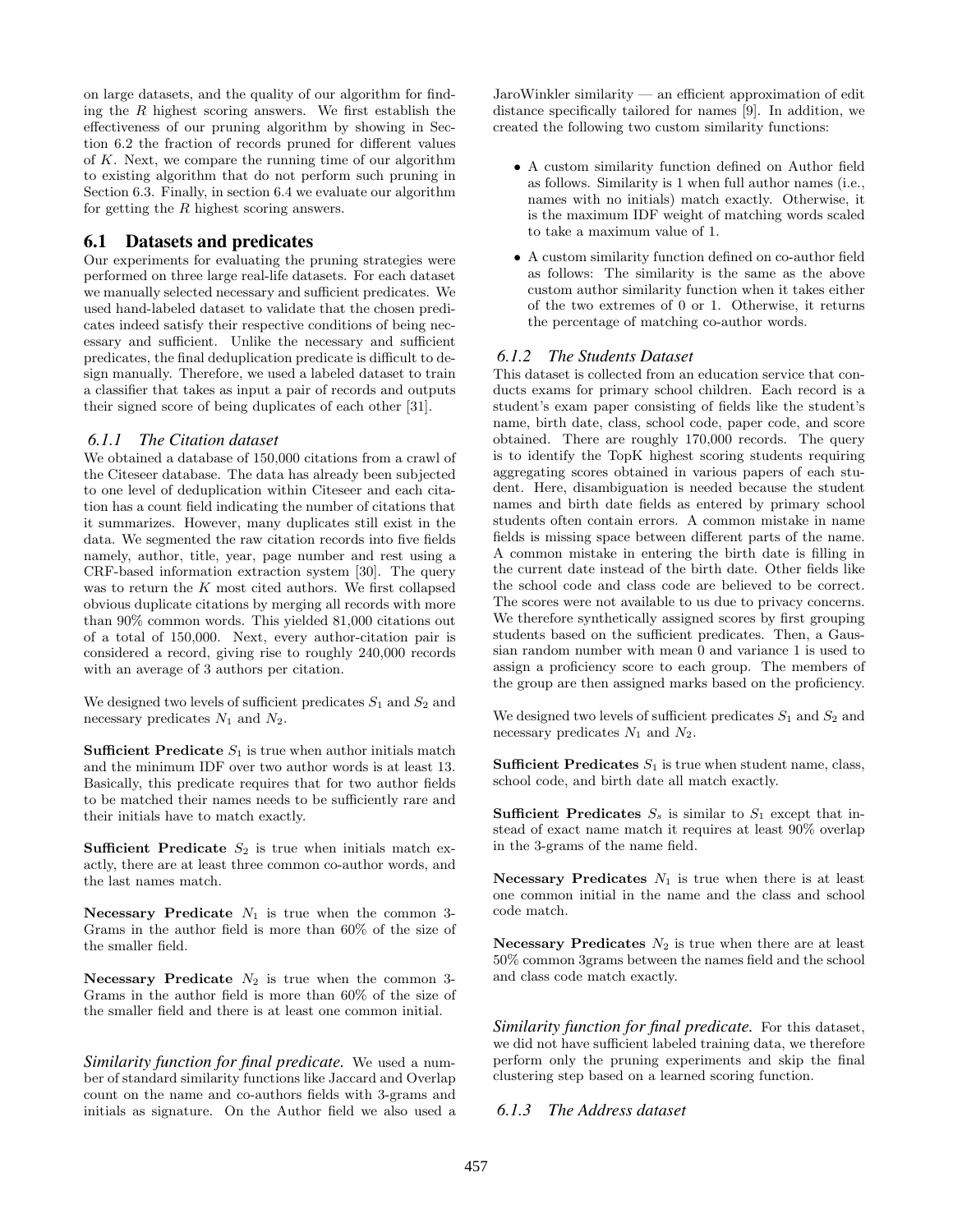This dataset consists of names and addresses obtained from various utilities and government offices of the city of Pune in India. The data had three attributes: "name, Address and Pin" and a total of 250,000 records of total size 40 MB. This dataset is a union of addresses from multiple asset providers (such as vehicles, houses, etc) collected for purposes of detecting income tax evaders and as such contains many duplicates. Each address mention can be associated with a weight indicating roughly an assessment of the financial worth of the asset. Such scores were not available to us due to privacy concerns and we therefore assigned synthetic scores using a method similar to the school dataset. The TopK query is to find the addresses with the highest scores.

For this dataset we used a single level of necessary  $N_1$  and sufficient predicate  $S_1$  as described next.

**Sufficient predicate**  $S_1$  is true when the initials of names match exactly, the fraction of common non-stop words in the name is greater than 0.7 and the fraction of matching non-stop words in the address is at least 0.6. Our stop words list consisted of a hand compiled list of words like "street", "house" commonly seen in addresses.

Necessary predicate  $N_1$  is true when the number of common non-stop words in the concatenation of the name and address fields be at least 4.

*Similarity function for final predicate.* The similarity functions used for the final predicate were Jaccard on the Name and Address fields with 3-gram and initials as signature, JaroWinker on the Name field, fraction of common words in the Address field after removing stop words, match of the Pincode field, and the custom similarity function defined for Authors in Section 6.1.1.

# 6.2 Pruning performance

In this section we report the number of records pruned by our algorithm for increasing value of K. In Tables 2, 4, and 3 we report for each TopK query on each dataset the following statistics about algorithm PrunedDedup in Section 4.4.

- 1.  $n$ : The number of records remaining after collapsing as a percentage of the starting number of records.
- 2.  $m$  : The rank at which  $K$  distinct groups are guaranteed.
- 3. M : The minimum weight of group to which a record should belong in order not to get pruned.
- 4.  $n'$ : Number of records retained after pruning as a percentage of the starting number of records.

In each case we notice that the final number of groups after the collapsing and pruning steps is significantly smaller than the starting number of records. For the first dataset, we started with 0.24 million records but were able to reduce the size to less than 1% for  $K = 1$ . Even with K as large as 1000, the final number of records is just 25% of the starting number. Similar reductions are observed for the other two datasets. For the Student dataset the percent of data



Figure 6: Timing comparison with different levels of optimizations.

remaining ranged from 1–4.7% of the starting number and for the address dataset the data was reduced to 0.55–4.05% of the starting size.

The reduction obtained by the first application of sufficient predicates is independent of  $K$  as expected. Even though the sufficient predicates do not reduce the number of records by large amounts, they are extremely useful in identifying a few large groups as evidenced by the huge skew in the values of  $M$  — the weight of group  $c_m$  obtained by collapsing using a sufficient predicate.

We also observe that our algorithm in Section 4.2 for estimating the value of  $m$  is tight in many cases. In particular for small values of  $K$ , the value of  $m$  at which  $K$  distinct groups are guaranteed is very close to K.

For the citations and students data where we applied two levels of necessary and sufficient predicates, we see a significant reduction of data sizes in the second stage over the results of the first stage. For the citation dataset for  $K < 100$ we observe roughly 8–60 fold reduction in the first stage and a further 1.4–2 fold reduction in the second stage. For the students dataset, the second stage was lot more effective due to a tighter necessary predicate. Although, not shown in these tables, we observed that as per Section 4.3 recursively estimating the upper bounds via two iterations caused two-fold more pruning than using a single iteration. Going beyond two iterations caused very little improvement in the pruning performance.

# 6.3 Reduction in running time

In this section we compare the efficacy of our pruning and collapsing algorithm in reducing the overall running time. We compare our method against the following approaches:

- Canopy: This corresponds to applying the existing approaches of duplicate elimination on the entire data as listed in Section 3 where for the first canopy step we use the same necessary predicate as in our algorithm.
- Canopy+Collapse: This approach is the same as above but we also give the advantage of the sufficient predicates to the algorithm for collapsing sure duplicates before applying the canopy.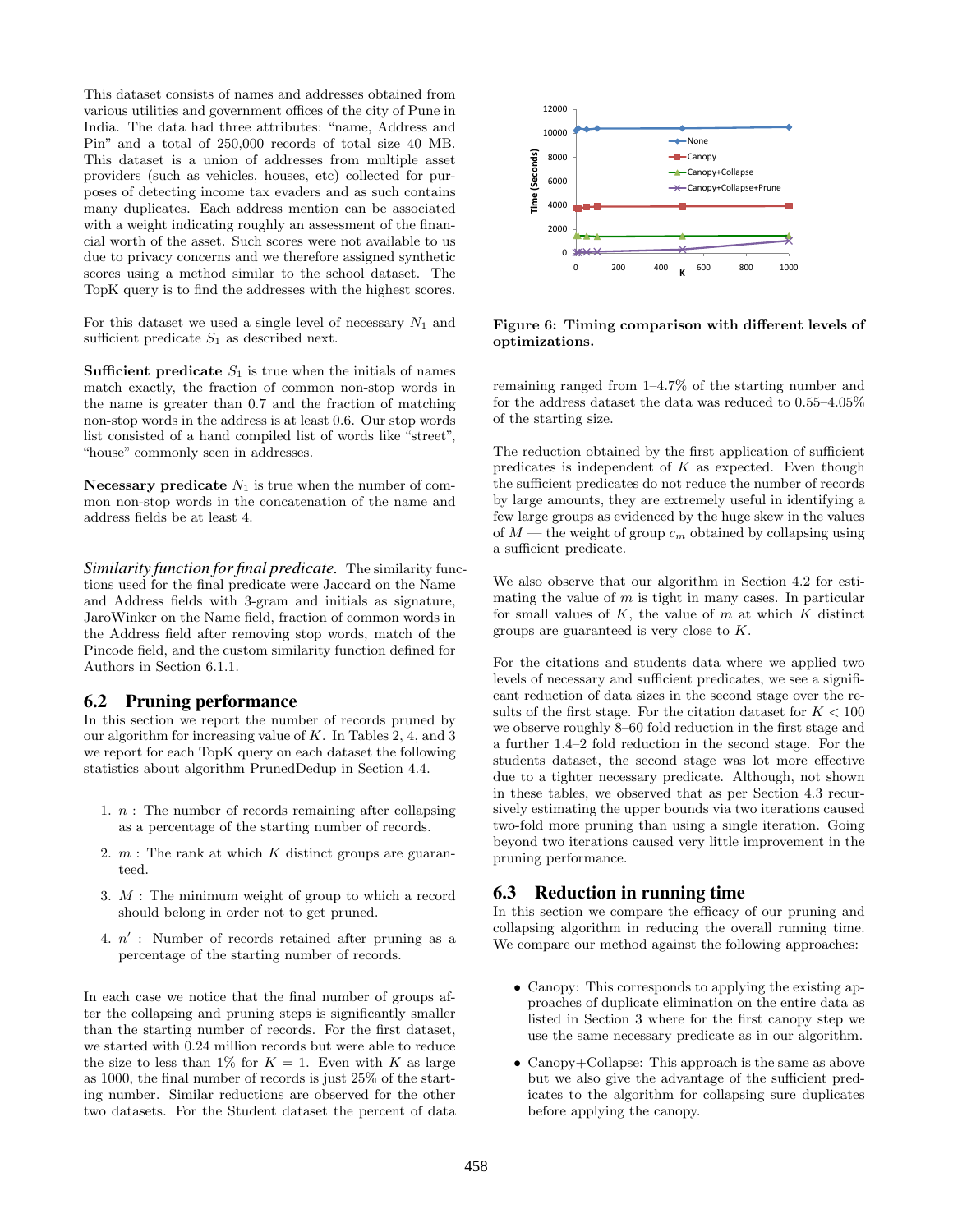| Κ    | Iteration-1      |      |       | Iteration-2  |        |      |       |              |
|------|------------------|------|-------|--------------|--------|------|-------|--------------|
|      | $\boldsymbol{n}$ | m    | М     | $n^{\prime}$ | $\, n$ | m    | М     | $n^{\prime}$ |
|      | 67.22            |      | 11970 | 1.70         | 1.56   |      | 11970 | 0.98         |
| 5    | 67.22            | 5    | 6896  | 5.55         | 4.60   | 5    | 6896  | 3.17         |
| 10   | 67.22            | 10   | 6101  | 6.49         | 5.33   | 10   | 6573  | 3.54         |
| 50   | 67.22            | 50   | 3396  | 13.67        | 10.77  | 51   | 3860  | 6.93         |
| 100  | 67.22            | 100  | 2674  | 17.59        | 13.80  | 101  | 2838  | 10.06        |
| 500  | 67.22            | 543  | 1166  | 31.34        | 24.69  | 547  | 1308  | 19.39        |
| 1000 | 67.22            | 1206 | 720   | 38.02        | 30.06  | 1166 | 802   | 25.50        |

Figure 2: Citation dataset: 240545 records.

| Κ    | Iteration-1      |      |      |                  | Iteration-2 |      |      |      |
|------|------------------|------|------|------------------|-------------|------|------|------|
|      | $\boldsymbol{n}$ | m    | М    | $\boldsymbol{n}$ | $\, n$      | m    | М    | n    |
|      | 39.00            |      | 2438 | 36.35            | 36.22       |      | 2438 | 0.99 |
| 5    | 39.00            | 5    | 2240 | 36.63            | 36.49       | 5    | 2240 | 1.23 |
| 10   | 39.00            | 10   | 2147 | 36.76            | 36.62       | 10   | 2165 | 1.38 |
| 50   | 39.00            | 58   | 1885 | 37.13            | 36.99       | 50   | 1906 | 2.25 |
| 100  | 39.00            | 115  | 1765 | 37.30            | 37.16       | 100  | 1795 | 2.75 |
| 500  | 39.00            | 760  | 1426 | 37.75            | 37.61       | 504  | 1498 | 4.10 |
| 1000 | 39.00            | 1628 | 1313 | 37.91            | 37.77       | 1011 | 1382 | 4.69 |

| Figure 3: Student dataset: 169221 records |  |  |  |  |
|-------------------------------------------|--|--|--|--|
|-------------------------------------------|--|--|--|--|

| K    | Iteration-1      |      |       |              |  |
|------|------------------|------|-------|--------------|--|
|      | $\boldsymbol{n}$ | m    | M     | $n^{\prime}$ |  |
| 1    | 54.08            | 1    | 48213 | 0.56         |  |
| 5    | 54.08            | 5    | 32760 | 0.88         |  |
| 10   | 54.08            | 10   | 29958 | 0.94         |  |
| 50   | 54.08            | 52   | 19630 | 1.42         |  |
| 100  | 54.08            | 102  | 15690 | 1.84         |  |
| 500  | 54.08            | 508  | 9210  | 3.20         |  |
| 1000 | 54.08            | 1020 | 7418  | 4.05         |  |

Figure 4: Address dataset: 245260 records

|          | Figure 5: Pruning performance for the three datasets. Values of $n, M, n'$ are as a percentage of the total |  |  |  |  |
|----------|-------------------------------------------------------------------------------------------------------------|--|--|--|--|
| records. |                                                                                                             |  |  |  |  |

In Figure 6 we show the running time for increasing values of K on a subset of 45,000 author citation records because the Canopy method took too long on the entire data. For reference, we also show numbers where we apply no optimizations at all (labeled "None" in Figure  $6$ ) — a straight Cartesian product of the records enumerates pairs on which we apply the final predicate to filter pairs which are then clustered. First, observe that necessary predicates when used as canopies achieve a significant reduction in running time compared to performing a full Cartesian product. Second, the sufficient predicates when used to collapse obvious duplicates reduce the running time by roughly a factor of two. Both of these methods cannot exploit any optimization specific to K. The biggest benefit is obtained by our method of estimating M and using that to prune records that will not participate in the final answer. For small values of K the running time is a factor of 20 smaller than the Canopy+Collapse method that uses the necessary and sufficient predicates in the obvious way. Note, neither of the competing approaches are capable of eliminating tuples altogether. The bounds on number of distinct clusters is key to the pruning of tuples. To the best of our knowledge, this has not been proposed before.

### 6.4 Finding the R highest scoring answers

It is difficult to comparatively evaluate our algorithm for finding the  $R$  highest scoring answers because finding even a single highest scoring grouping is NP-hard. Additionally, each TopK answer requires summing over a possibly exponential number of groupings that support the answer. We therefore restrict to small datasets where it is feasible to run the relaxed linear program (LP) of [10] discussed in Section 5. The LP can only provide a single highest scoring grouping, and that too only for cases when the LP variables

| Name       | $#$ Records | $\#$ Groups in LP |
|------------|-------------|-------------------|
| Author     | 1822        | 1466              |
| Restaurant | 860         | 734               |
| Address    | 306         | 218               |
| Getoor     | 1716        | 1172              |

Table 1: Datasets for comparing with exact algorithms

take integral values. As a partial validation of the goodness of our algorithm we compare our highest scoring grouping with the exact solution returned by the LP.

Our choice of dataset was therefore restricted to those where the LP-based algorithm terminated in reasonable time and returned integral solutions. For example, on the Cora benchmark <sup>2</sup>, even though the LP completed within an hour, it returned non-integral solutions where we had no guarantees of optimality. We use the following four datasets for these experiments as summarized in Table 1: the Authors dataset consists of singleton list of author names collected from the Citation dataset, the Address dataset is a sample from the Address dataset described in Section 6.1.3, the Restaurant dataset is a popular deduplication benchmark  $2$  consisting of names and addresses of restaurants, the Getoor dataset is similar to the Citation dataset described in Section 6.1.1 and is collected by the authors of [5].

For each of the datasets, labeled duplicate groups were also available. We used 50% of the groups to train a binary logistic classifier using standard string similarity functions

<sup>2</sup>http://www.cs.utexas.edu/users/ml/riddle/data.html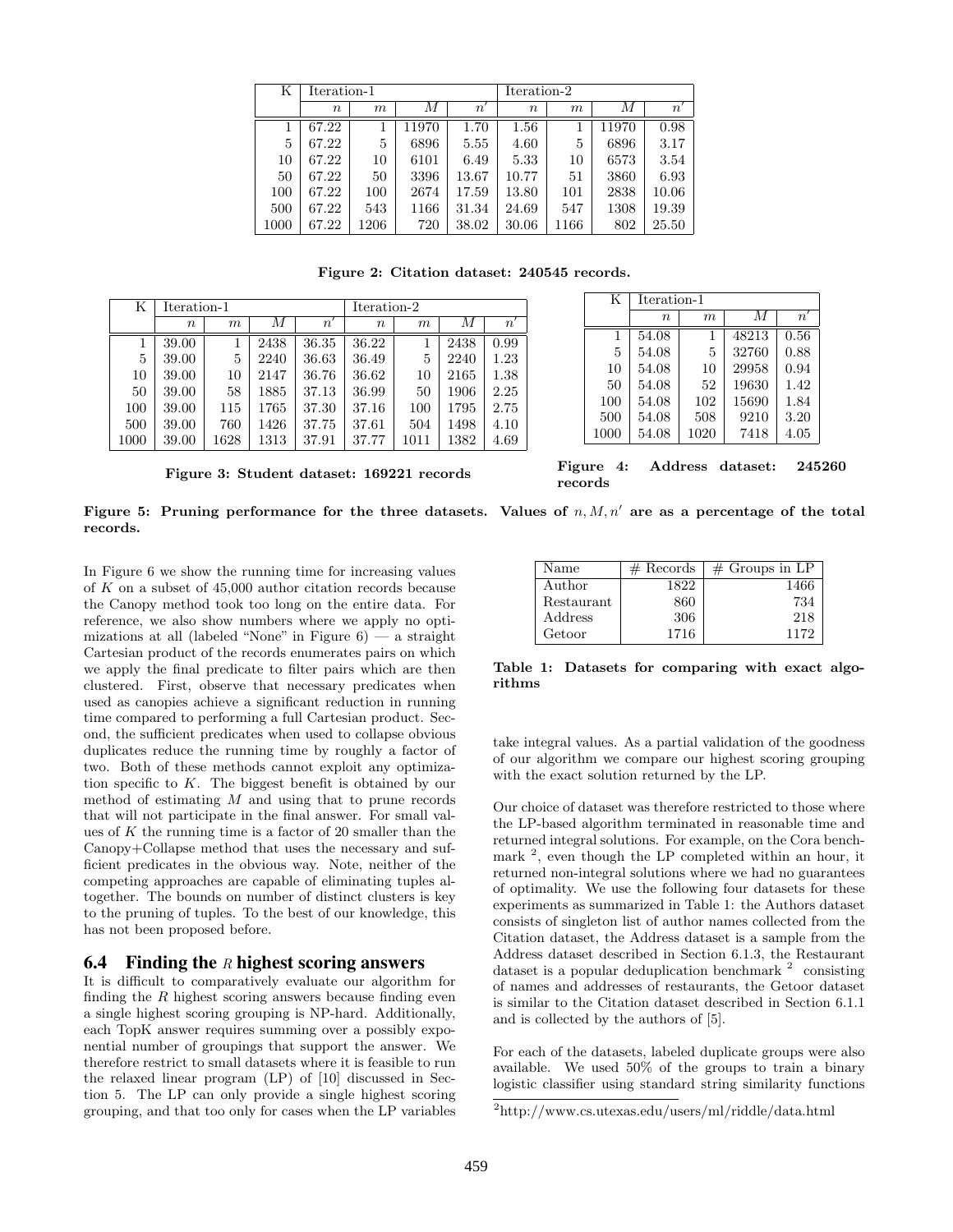

Figure 7: Comparing accuracy of highest scoring grouping with optimal

such as Jaccard and TF-IDF similarity at the level of words and N-grams. The classifier returns a real-valued score that is log of the probability that an input pair is a duplicate pair.

In Figure 7 we compare the accuracy of our algorithm with the groups identified by an exact LP-based approach. We measure accuracy as pairwise F1 value which treats as positive any pair of records that appears in the same cluster in the LP, and negative otherwise. For reference, we also compare the accuracy obtained by a baseline method that forms duplicate groups out of a transitive closure of all pairs with a positive score. We observe that our algorithm achieves a F1 accuracy of 100% on the Address and Restaurant dataset and above 99% on all four datasets. In contrast, the transitive closure algorithm achieves an agreement of only between 92–96% with the exact method. These results establishes that our representation of the partitioning space as a segmentation over a linear embedding preserves at least the highest scoring partition. We do not know of any other method of obtaining multiple groupings with which we could compare our R highest scoring answers.

# 7. EXTENSIONS TO OTHER QUERY TYPES

In this section we present two other query types that can exploit similar pruning and collapsing ideas as the TopK query.

# 7.1 TopK Rank Query

In the TopK rank query the user is only interested in getting a ranked order of the  $K$  largest group where a group can be identified by any canonical member in it. In order to answer this query, there is no need to find the exact size of each group in the TopK set. Instead, it suffices to find  $K$  pairs of the form  $(c_1, u_1) \dots (c_k, u_k)$  where

- 1. Each  $c_i$  is a set of duplicate records and  $u_i$  is an upper bound on the largest duplicate group containing  $c_i$ .
- 2. size( $c_i$ )  $\geq u_j$ , for all groups after it in the ordering, that is  $\forall i > j$ .

3. There exists no group in  $D-\text{TopK}$  of size greater than  $size(c_k)$ .

All the pruning and record collapsing ideas of the TopK count query apply to this query. In addition, we can perform more extensive pruning than the TopK count query where we needed to find the exact members of each group in the answer. The pruning step after removing all groups  $c_i$  where  $u_i < M$  can also prune away additional groups defined as follows: First we define the notion of a resolved group. A group  $c_i$  is said to be resolved when the following condition is satisfied:

- $\forall g$  where  $N(c_g, c_j) = false$ , either size $(c_j) \geq u_g$  or  $u_j \leq$  $size(c_g)$
- $\forall g$  where  $N(c_q, c_j) = true, u_q size(c_j) < M$

The resolved group are those which have no ranking conflict with other groups and none of whose neighbors are capable of forming a group of size  $\geq M$  on their own without the resolved group. The neighbors  $c_q$  of resolved groups can be pruned away provided they are not neighbors of other unresolved groups. In other words, we can prune away any group  $c_q$  which is disconnected from any unresolved group  $c_i$  whose  $u_i \geq M$  even after all resolved groups are removed. This is because such groups have no role in resolving the rank of any group and by themselves they cannot form a new group because their size is  $\lt M$ .

# 7.2 Thresholded Rank query

For this query instead of controlling the number of groups via  $K$ , the user specifies a constant threshold  $T$  and the result is a ranked list of groups of size greater than T. This query can be processed using a simple modification of the TopK Rank query above. First, in Algorithm PrunedDedup instead of Step 4 where we estimated the lower bound, we set  $M = T$ . The pruning condition stays the same as for the above TopK rank query. The termination condition in Step 7 gets replaced with, there exists a  $k$  such that

- $\forall$  1  $\leq i \leq i' \leq k$ , size $(c_i) \geq T$ , size $(c_i) \geq u_{i'}$ . This gives us a  $k$  above which all groups are guaranteed to form distinct groups of size  $\geq T$  in the answer.
- $\forall j > k, j \leq n' \exists i \leq k$  such that  $N(c_i, c_j) = true, u_j$  $size(c_i) \leq M$ . This test ensures that all groups after k are redundant given the groups before k.

When this termination condition is satisfied we can return the groups  $c_1, \ldots c_k$  as the answer, otherwise we continue with exact evaluation.

# 8. CONCLUSION AND FUTURE WORK

In this paper we presented efficient algorithms for computing the R highest scoring TopK groups on data where resolving duplicates is both expensive and uncertain. We proposed a novel method of exploiting necessary and sufficient predicates to exploit small values of  $K$  to significantly prune data records as evidenced by experiments on three real-life